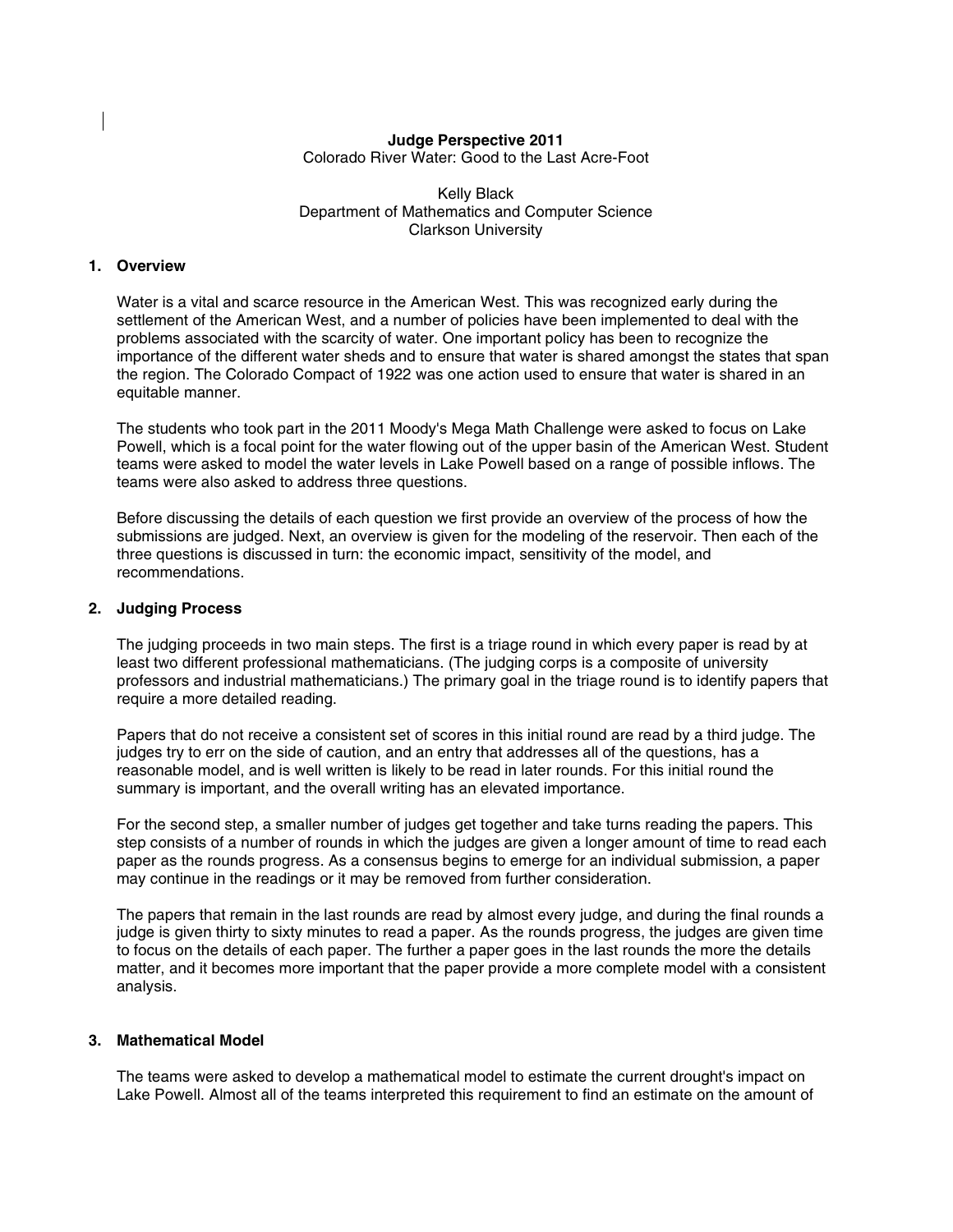water stored in the lake. The types of models ranged from complex differential equations to simpler difference equations.

Neither approach was considered better than the other, but the main difference between teams was the other factors that were considered. Almost all teams considered inflow from the Colorado River and outflow at the Glen Canyon Dam. A number of teams also considered evaporation. A smaller number of teams considered seepage into the surrounding aquifer.

The majority of teams handled the inflow based on a percentage of the given average inflow rate. Some teams examined the historical data and instead tried to extrapolate into the future based on the past data. Given that the problem explicitly discussed the high variation in projected inflow rates and asked to examine different inflow rates, teams that simply used regression for projecting the inflow were expected to include strong arguments as to why this would be appropriate, which is a difficult case to make.

The second decision that teams had to make was how to model the outflow. Again, teams that simply extrapolated based on a regression of past data were expected to make a case as to why this is an appropriate approach. In this situation, though, a good argument can more easily be made. Many teams were able to find historical data that indicated that the outflow rate is relatively constant in time for the majority of years on record. Other teams found other data sources that indicated a strong correlation between the inflow and outflow rates, and developed a model based on the projected inflow rates. As long as the team provided appropriate citations and good arguments both approaches were considered appropriate.

Models made of relatively simple difference equations, a model that calculates the next year's water volume based on the previous year's total, were considered appropriate models for this situation, and no preference was given compared to models made of differential equations. In this particular case, the teams that chose to use difference equations had an advantage in that it was easier to include the more complex terms accounting for evaporation or bank seepage.

As an example, some teams modeled the losses due to evaporation by using a percentage of the total amount of water in the reservoir. Some teams were able to create complex models that made use of the surface area of the reservoir. These approaches were much easier to integrate into a difference equation as opposed to a differential equation.

The primary difference in the best entries came down to the analysis that the teams performed on the models. For example, the vast majority of teams simply looked at the projected water levels for the three given inflow rates. The more successful teams went further and found water levels for the full range of inflows using the top and lower bounds given in the problem statement to determine the extremes. Also, some teams tried to determine the minimum flow rate necessary to maintain the current water levels.

In creating a mathematical model, the model itself is important. It is just as important, however, to perform a wide range of analyses to explore the implications of the model.

## **4. The Three Questions**

In addition to the development of a model for the content of Lake Powell, the student teams were given three additional aspects of the problem to explore. These aspects included the economic impact of the drought, the sensitivity of the resulting model to different inflow rates, and the provision of recommendations for how to maintain the capacity of Lake Powell. Each of those aspects is examined in more detail in the subsections that follow.

## **4.1 Economic Impact**

The question as to the economic impact of the drought is a difficult and far ranging question. The teams addressed this issue in a number of different ways. No one approach was considered stronger than